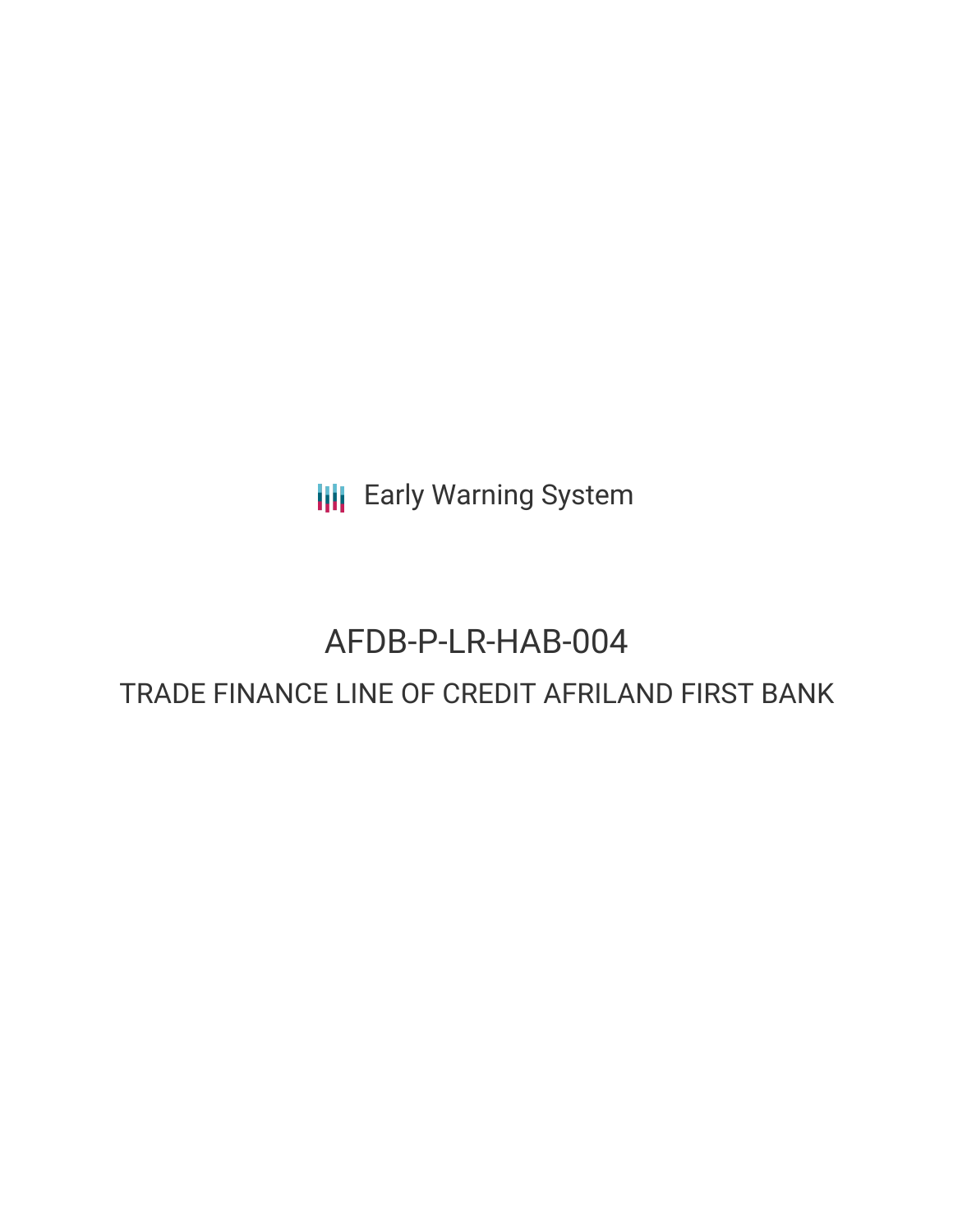

### **Quick Facts**

| <b>Countries</b>               | Liberia                         |
|--------------------------------|---------------------------------|
| <b>Financial Institutions</b>  | African Development Bank (AFDB) |
| <b>Status</b>                  | Approved                        |
| <b>Bank Risk Rating</b>        | U                               |
| <b>Voting Date</b>             | 2018-05-16                      |
| <b>Borrower</b>                | AFRILAND FIRST BANK LIBERIA     |
| <b>Sectors</b>                 | Finance                         |
| <b>Investment Amount (USD)</b> | \$0.98 million                  |
| <b>Project Cost (USD)</b>      | $$0.99$ million                 |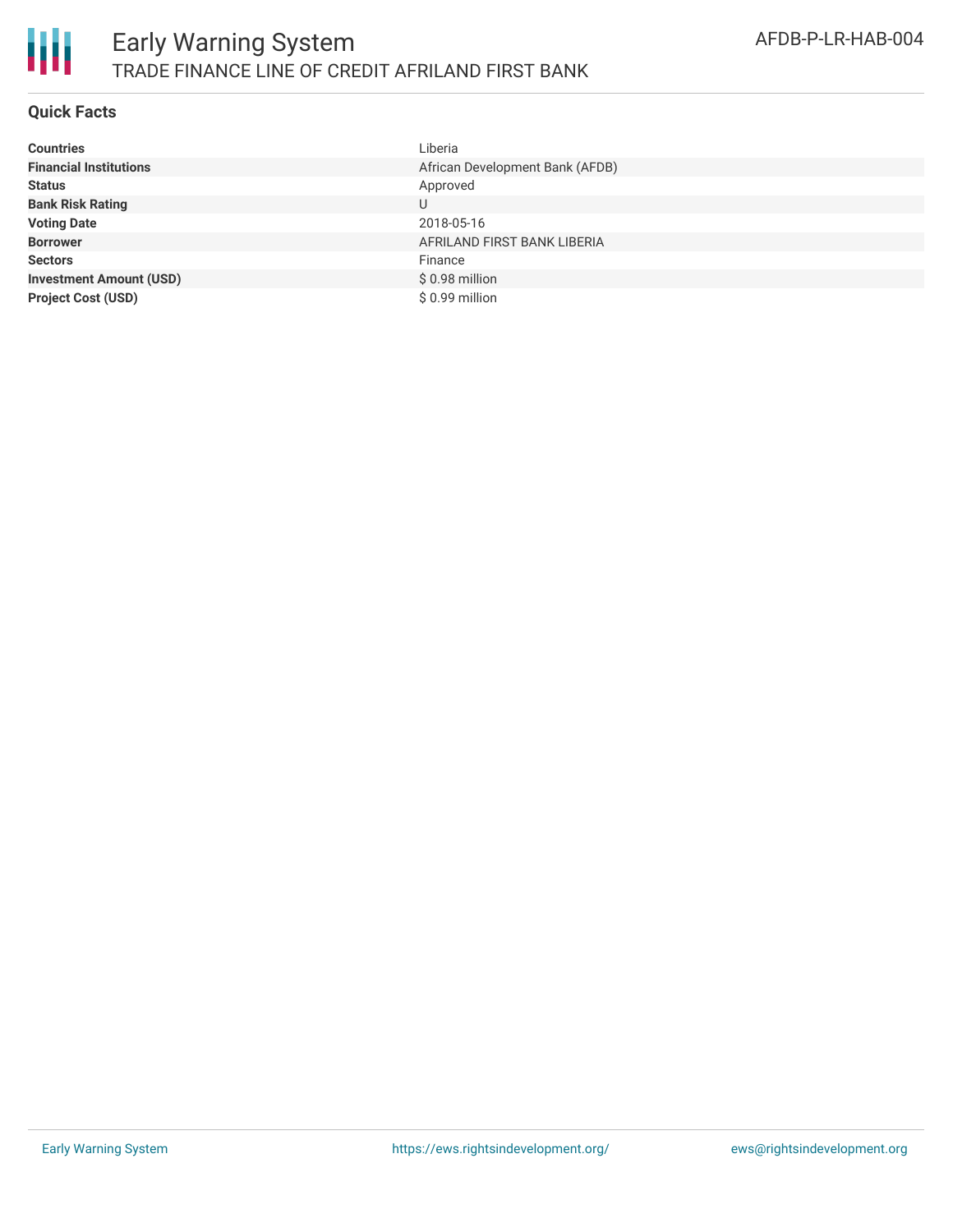

## **Project Description**

No project information available at the time of disclosure.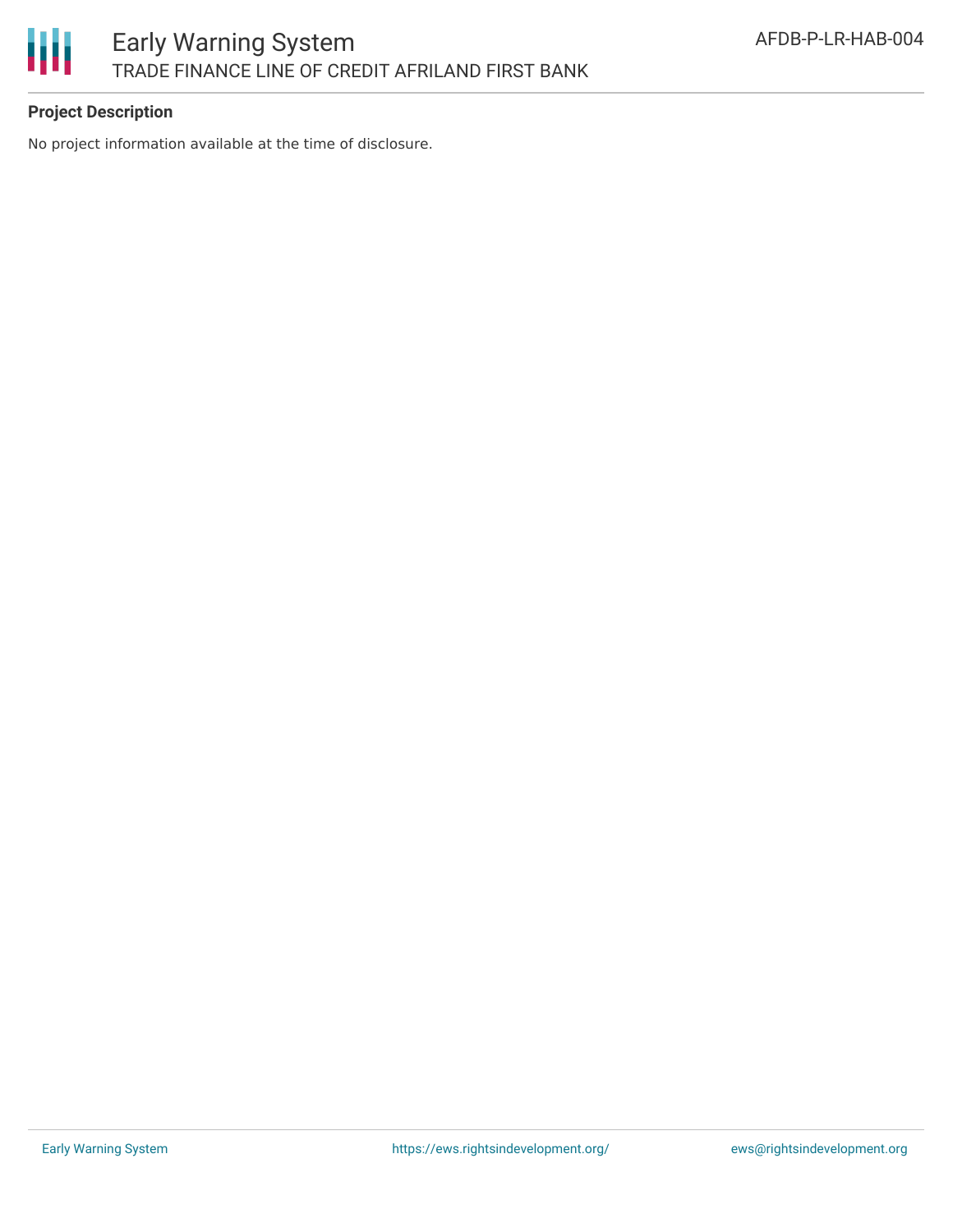

#### **Investment Description**

African Development Bank (AFDB)

**Total cost**: 1417960 **Currency**: UAC

**Source(s) of financing**

**AfDB**: 1416360.38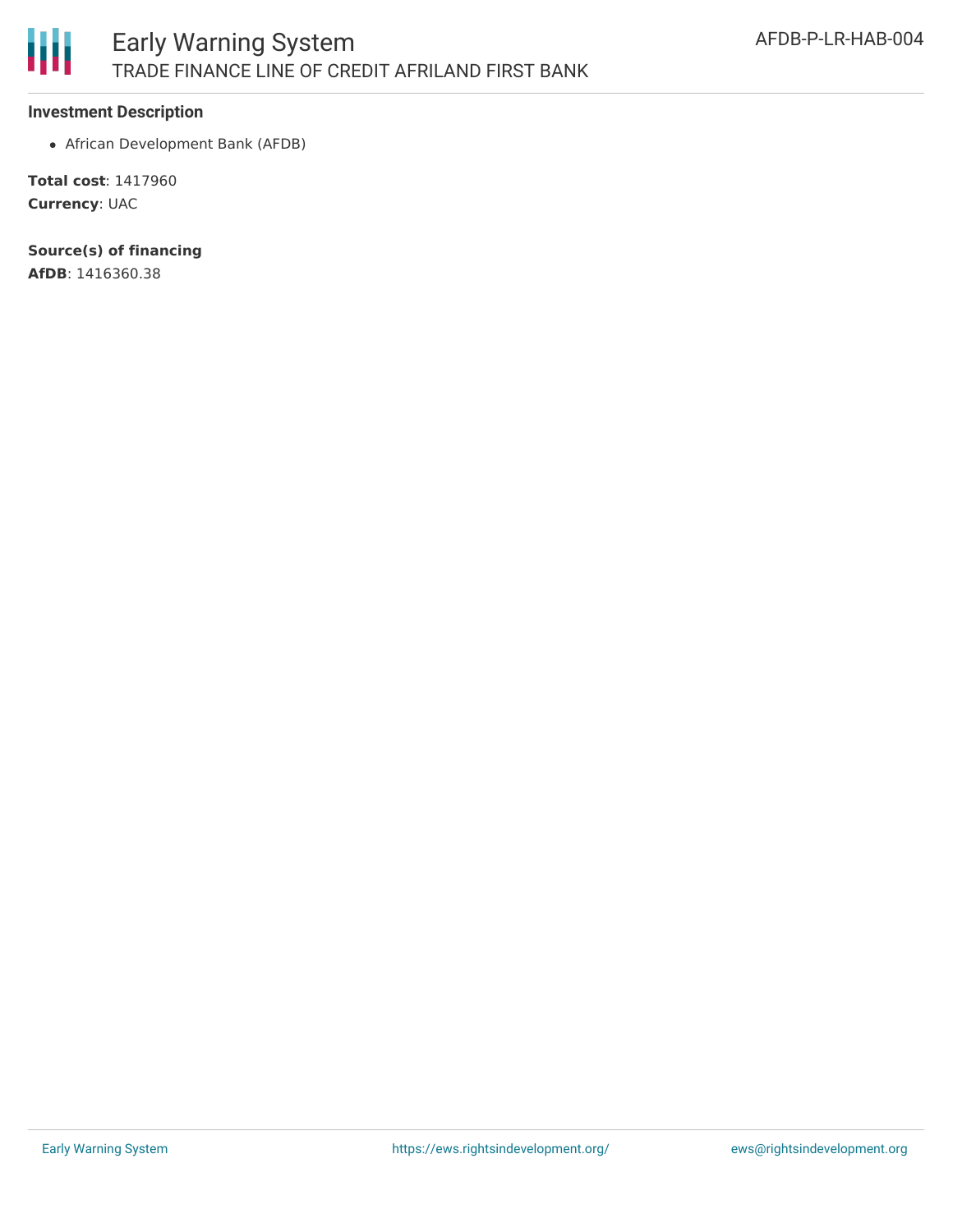

#### **Contact Information**

**Task Manager:** BA Mohamadou, PIFD / no contact details provided at the time of disclosure

#### ACCOUNTABILITY MECHANISM OF AfDB

The Independent Review Mechanism (IRM), which is administered by the Compliance Review and Mediation Unit (CRMU), is the independent complaint mechanism and fact-finding body for people who have been or are likely to be adversely affected by an African Development Bank (AfDB)-financed project. If you submit a complaint to the IRM, it may assist you by either seeking to address your problems by facilitating a dispute resolution dialogue between you and those implementing the project and/or investigating whether the AfDB complied with its policies to prevent environmental and social harms. You can submit a complaint electronically by emailing crmuinfo@afdb.org, b.kargougou@afdb.org, b.fall@afdb.org, and/or s.toure@afdb.org. You can learn more about the IRM and how to file a complaint at https://www.afdb.org/en/independent-review-mechanism/.